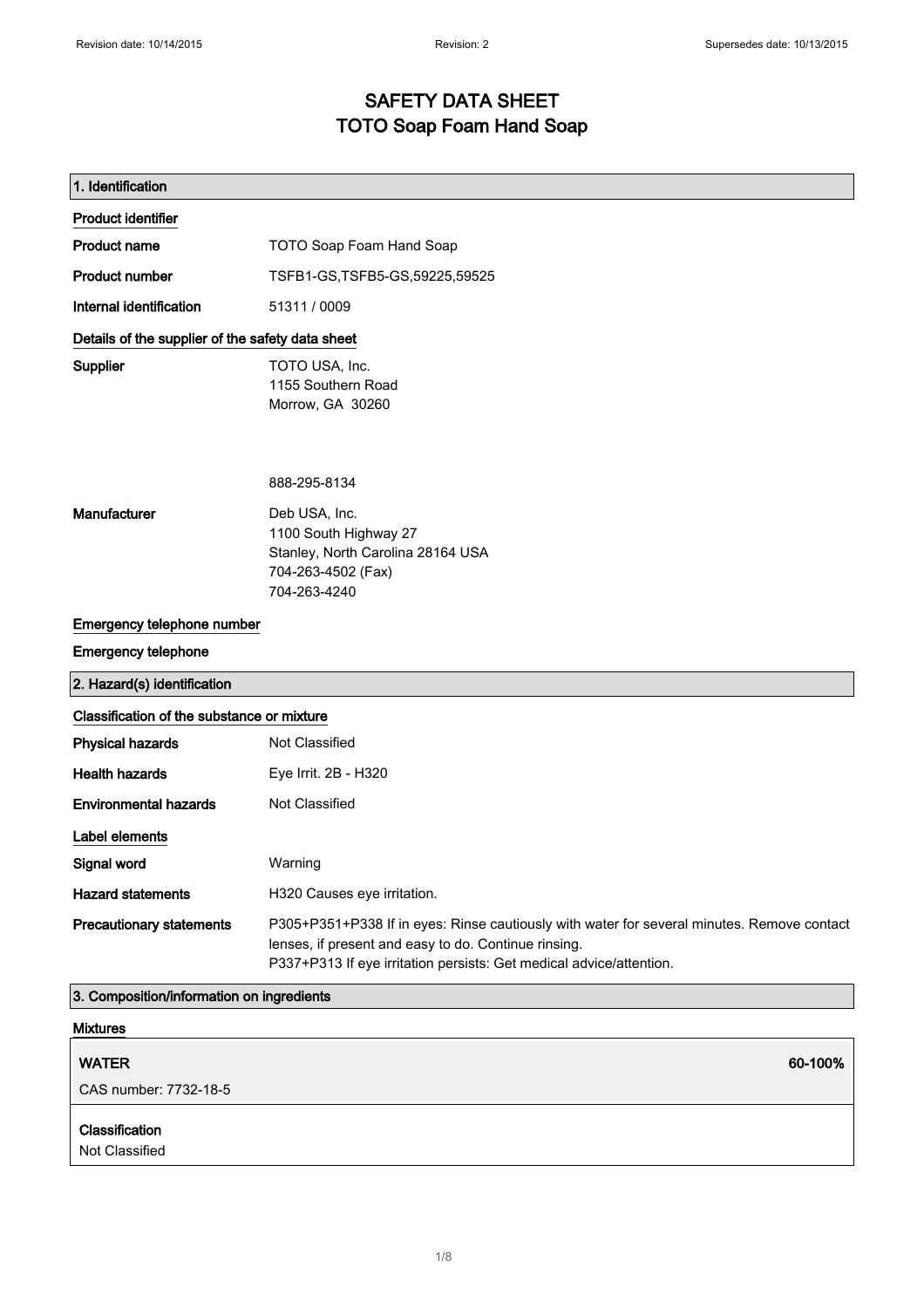| SODIUM LAURETH SULPHATE                                                                 |                                                      | $1 - 5%$ |
|-----------------------------------------------------------------------------------------|------------------------------------------------------|----------|
| CAS number: 68891-38-3                                                                  | REACH registration number: 01-<br>2119488639-16-xxxx |          |
| Classification<br>Skin Irrit. 2 - H315<br>Eye Dam. 1 - H318<br>Aquatic Chronic 3 - H412 |                                                      |          |
| PROPYLENE GLYCOL<br>CAS number: 57-55-6                                                 | REACH registration number: 01-<br>2119456809-23-XXXX | $1 - 5%$ |
| Classification<br>Not Classified                                                        |                                                      |          |
| PEG-7 GLYCERYL COCOATE<br>CAS number: 68201-46-7                                        |                                                      | 1%       |
| Classification<br>Not Classified                                                        |                                                      |          |
| <b>GLYCERIN</b><br>CAS number: 56-81-5                                                  | REACH registration number: 01-<br>2119471987-18-XXXX | $1\%$    |
| Classification<br>Not Classified                                                        |                                                      |          |
| <b>COCAMIDOPROPYL BETAINE</b><br>CAS number: 73772-46-0                                 | REACH registration number: 01-<br>2119488533-30-XXXX | 1%       |
| Classification<br>Eye Dam. 1 - H318<br>Aquatic Chronic 3 - H412                         |                                                      |          |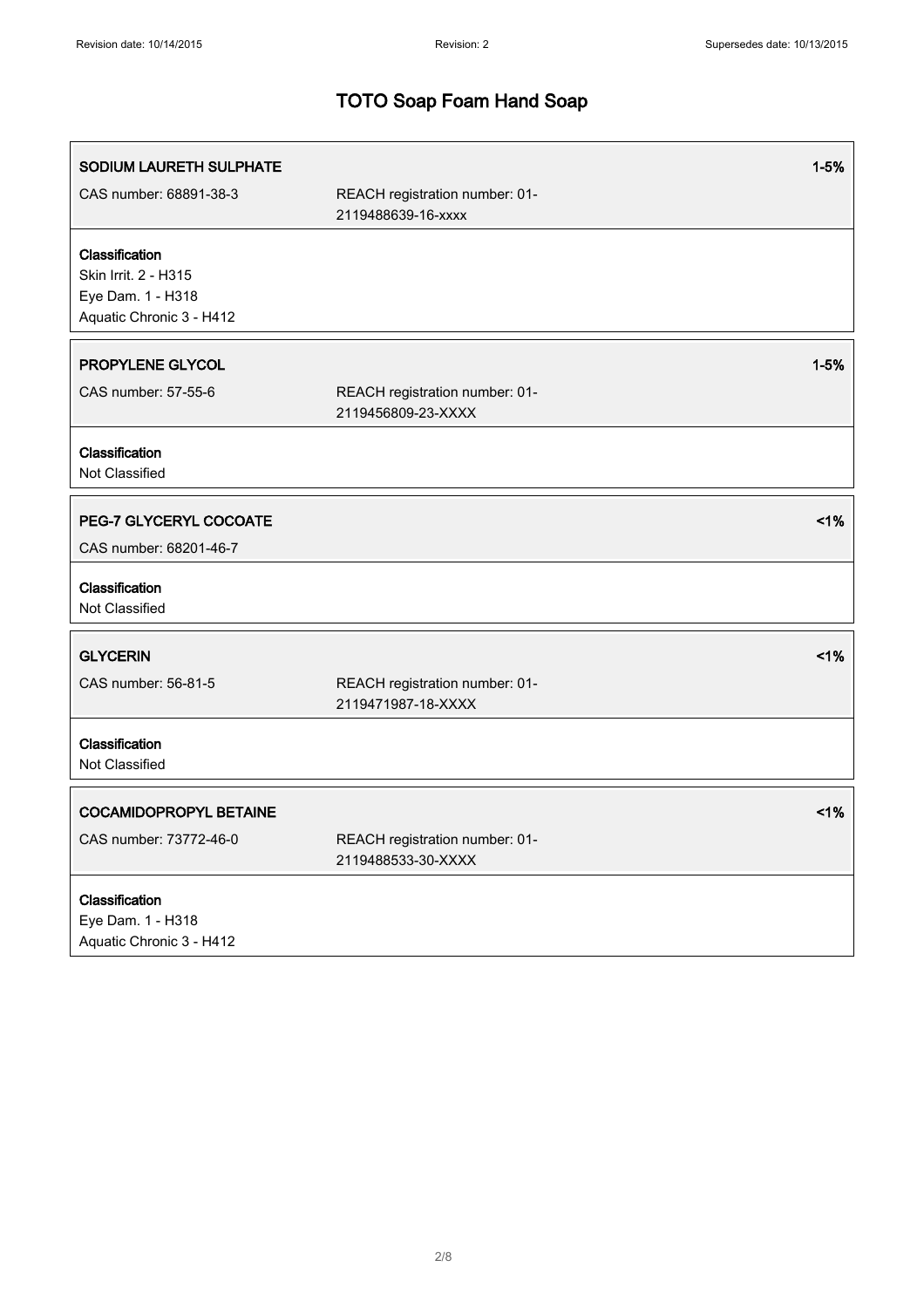| <b>BRONOPOL (INN)</b>                                                                                                                                          |                                                                                                                                                                                                                                                                      | 1% |
|----------------------------------------------------------------------------------------------------------------------------------------------------------------|----------------------------------------------------------------------------------------------------------------------------------------------------------------------------------------------------------------------------------------------------------------------|----|
| CAS number: 52-51-7                                                                                                                                            | REACH registration number: 01-<br>2119980938-15-XXXX                                                                                                                                                                                                                 |    |
| M factor (Acute) = $10$                                                                                                                                        |                                                                                                                                                                                                                                                                      |    |
| Classification<br>Acute Tox. 4 - H312<br>Acute Tox. 4 - H302<br><b>STOT SE 3 - H335</b><br>Skin Irrit. 2 - H315<br>Eye Dam. 1 - H318<br>Aquatic Acute 1 - H400 |                                                                                                                                                                                                                                                                      |    |
| <b>CITRIC ACID</b>                                                                                                                                             |                                                                                                                                                                                                                                                                      | 1% |
| CAS number: 5949-29-1                                                                                                                                          | REACH registration number: 01-<br>2119457026-42-XXXX                                                                                                                                                                                                                 |    |
| Classification<br>Eye Irrit. 2 - H319                                                                                                                          |                                                                                                                                                                                                                                                                      |    |
| <b>METHYLCHLOROISOTHIAZOLINONE</b>                                                                                                                             |                                                                                                                                                                                                                                                                      | 1% |
| CAS number: 26172-55-4                                                                                                                                         |                                                                                                                                                                                                                                                                      |    |
| Classification<br>Not Classified                                                                                                                               |                                                                                                                                                                                                                                                                      |    |
| <b>BLUE 1 (CI 42090)</b>                                                                                                                                       |                                                                                                                                                                                                                                                                      | 1% |
| CAS number: 2650-18-2                                                                                                                                          |                                                                                                                                                                                                                                                                      |    |
| Classification<br>Not Classified                                                                                                                               |                                                                                                                                                                                                                                                                      |    |
| <b>METHYLISOTHIAZOLINONE</b>                                                                                                                                   |                                                                                                                                                                                                                                                                      | 1% |
| CAS number: 2682-20-4                                                                                                                                          |                                                                                                                                                                                                                                                                      |    |
| Classification<br>Not Classified                                                                                                                               |                                                                                                                                                                                                                                                                      |    |
|                                                                                                                                                                | The Full Text for all Hazard Statements are Displayed in Section 16.                                                                                                                                                                                                 |    |
| <b>INCI</b>                                                                                                                                                    | AQUA (WATER), SODIUM LAURETH SULFATE, PROPYLENE GLYCOL, PEG-7<br>GLYCERYL COCOATE, GLYCERIN, COCAMIDOPROPYL BETAINE, 2-BROMO-2-<br>NITROPROPANE-1,3-DIOL, PARFUM (FRAGRANCE), CITRIC ACID,<br>METHYLCHLOROISOTHIAZOLINONE, METHYLISOTHIAZOLINONE, BLUE 1 (CI 42090). |    |
| 4. First-aid measures                                                                                                                                          |                                                                                                                                                                                                                                                                      |    |

| Description of first aid measures |                                                                                               |  |
|-----------------------------------|-----------------------------------------------------------------------------------------------|--|
| <b>Inhalation</b>                 | Not relevant. Unlikely route of exposure as the product does not contain volatile substances. |  |
| Ingestion                         | Rinse mouth thoroughly with water. Get medical attention if any discomfort continues.         |  |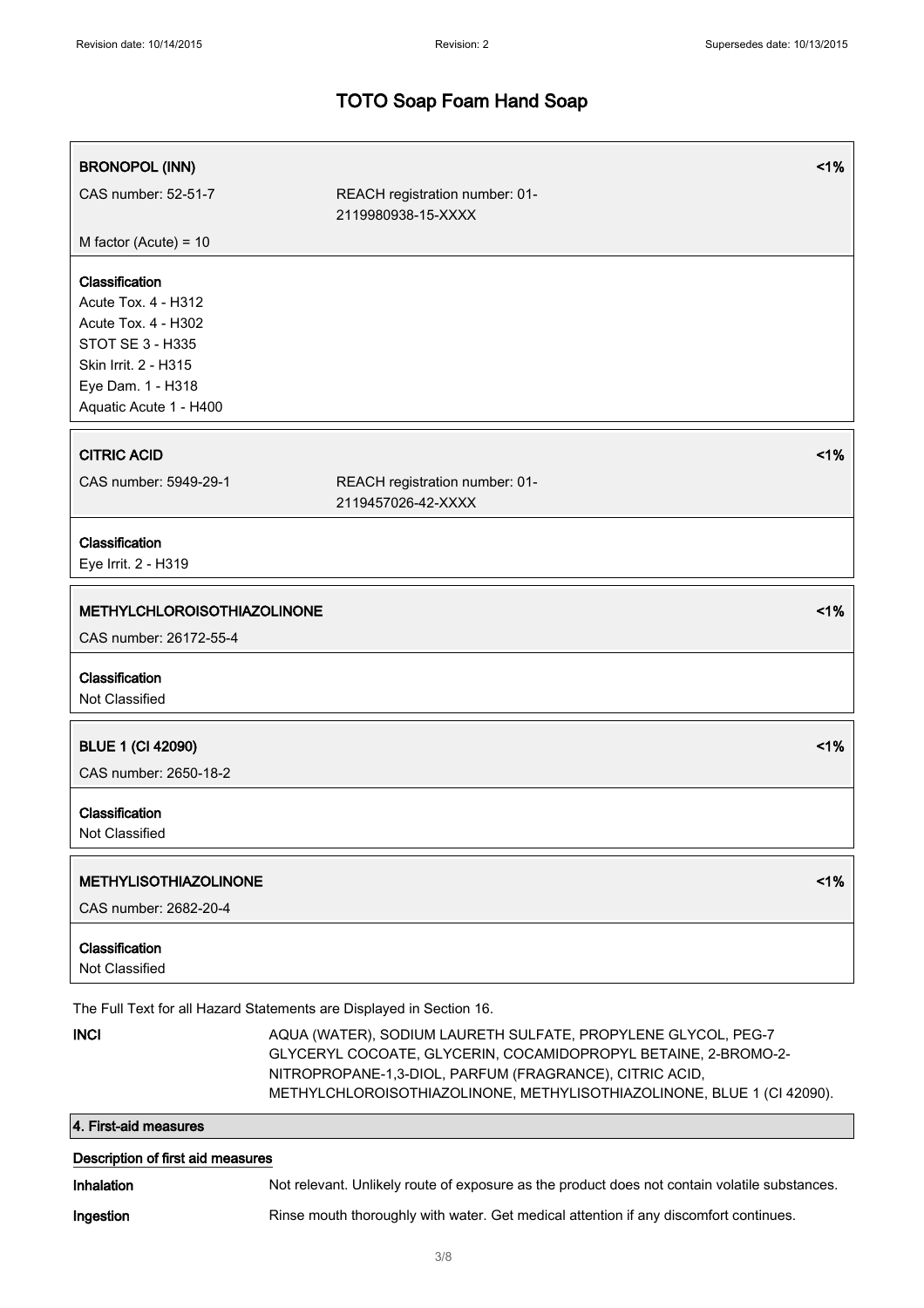| <b>Skin Contact</b>                                          | Not applicable.                                                                                                                                                                                                |
|--------------------------------------------------------------|----------------------------------------------------------------------------------------------------------------------------------------------------------------------------------------------------------------|
| Eye contact                                                  | Make sure to remove any contact lenses from the eyes before rinsing. Promptly wash eyes<br>with plenty of water while lifting the eye lids. Get medical attention promptly if symptoms occur<br>after washing. |
|                                                              | Most important symptoms and effects, both acute and delayed                                                                                                                                                    |
| <b>Inhalation</b>                                            | No specific symptoms known.                                                                                                                                                                                    |
| Ingestion                                                    | No specific symptoms known.                                                                                                                                                                                    |
| Skin contact                                                 | Prolonged skin contact may cause redness and irritation.                                                                                                                                                       |
| Eye contact                                                  | May cause temporary eye irritation.                                                                                                                                                                            |
|                                                              | Indication of immediate medical attention and special treatment needed                                                                                                                                         |
| Notes for the doctor                                         | No specific recommendations.                                                                                                                                                                                   |
| 5. Fire-fighting measures                                    |                                                                                                                                                                                                                |
| <b>Extinguishing media</b>                                   |                                                                                                                                                                                                                |
| Suitable extinguishing media                                 | The product is not flammable. Use fire-extinguishing media suitable for the surrounding fire.                                                                                                                  |
| Special hazards arising from the substance or mixture        |                                                                                                                                                                                                                |
| Hazardous combustion<br>products                             | No known hazardous decomposition products.                                                                                                                                                                     |
| Advice for firefighters                                      |                                                                                                                                                                                                                |
| Protective actions during<br>firefighting                    | No specific firefighting precautions known.                                                                                                                                                                    |
| 6. Accidental release measures                               |                                                                                                                                                                                                                |
|                                                              |                                                                                                                                                                                                                |
|                                                              | Personal precautions, protective equipment and emergency procedures                                                                                                                                            |
| <b>Personal precautions</b>                                  | Avoid contact with eyes.                                                                                                                                                                                       |
| <b>Environmental precautions</b>                             |                                                                                                                                                                                                                |
| Environmental precautions                                    | Not considered to be a significant hazard due to the small quantities used                                                                                                                                     |
| Methods and material for containment and cleaning up         |                                                                                                                                                                                                                |
| Methods for cleaning up                                      | Flush away spillage with plenty of water. Avoid runoff into storm sewers and ditches which<br>lead to waterways.                                                                                               |
| Reference to other sections                                  | For waste disposal, see Section 13.                                                                                                                                                                            |
| 7. Handling and storage                                      |                                                                                                                                                                                                                |
| Precautions for safe handling                                |                                                                                                                                                                                                                |
| <b>Usage precautions</b>                                     | Avoid contact with eyes.                                                                                                                                                                                       |
| Conditions for safe storage, including any incompatibilities |                                                                                                                                                                                                                |
| <b>Storage precautions</b>                                   | Keep only in the original container.                                                                                                                                                                           |
| Specific end uses(s)                                         |                                                                                                                                                                                                                |
| Specific end use(s)                                          | The identified uses for this product are detailed in Section 1.2.                                                                                                                                              |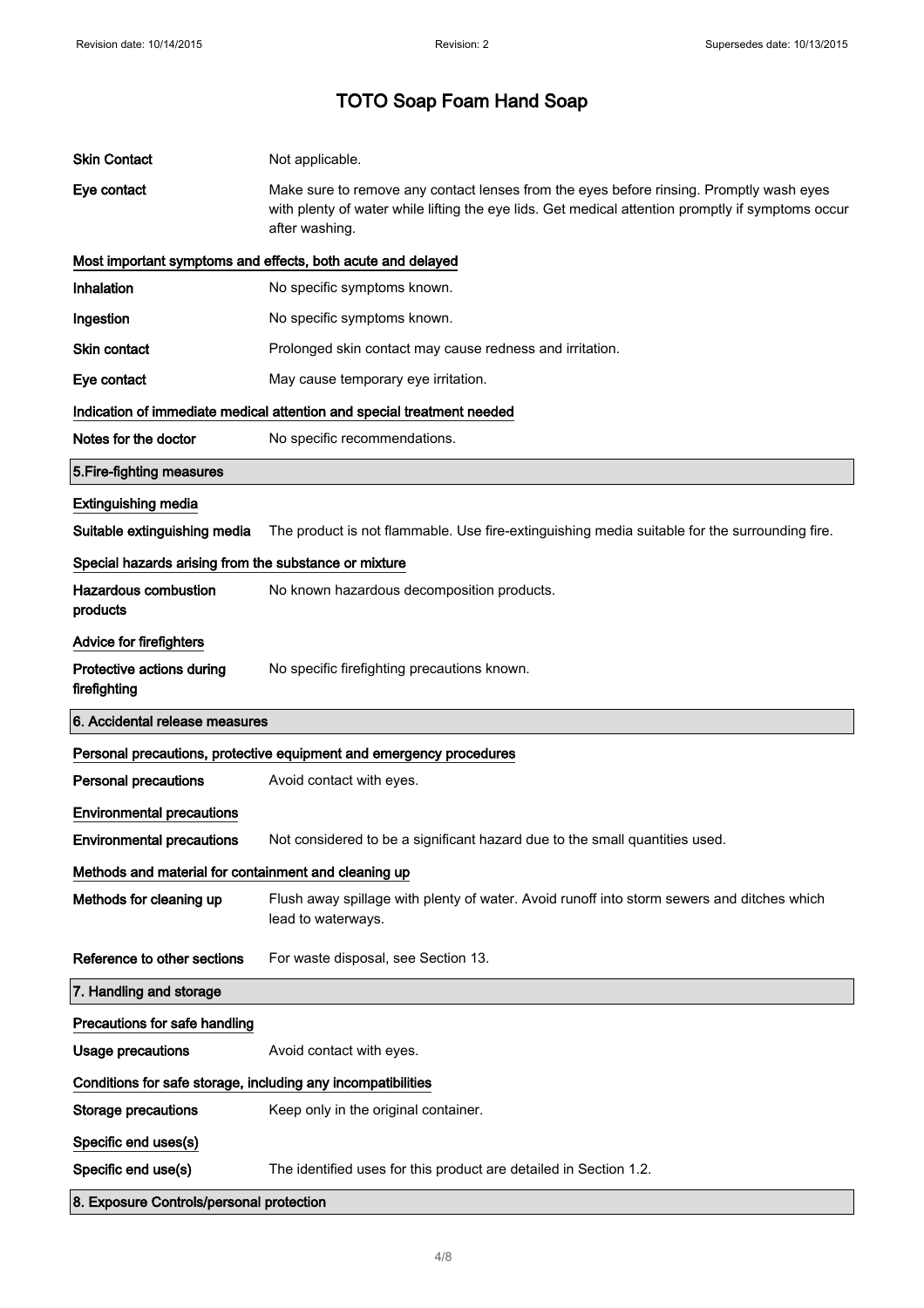#### Control parameters

#### Occupational exposure limits

#### **GLYCERIN**

Long-term exposure limit (8-hour TWA): ACGIH 10 mg/m<sup>3</sup>

ACGIH = American Conference of Governmental Industrial Hygienists.

#### SODIUM LAURETH SULPHATE (CAS: 68891-38-3)

| <b>DNEL</b>                  | Professional - Dermal; Long term systemic effects: 2750 mg/kg/day Consumer -<br>Oral; Long term systemic effects: 15 mg/kg/day Consumer - Dermal; Long term<br>systemic effects: 1650 mg/kg/day Professional - Inhalation; Long term systemic<br>effects: 175 mg/m <sup>3</sup> Consumer - Inhalation; Long term systemic effects: 52 mg/m <sup>3</sup>                                                                                                                                                                                                                                                                                                                                                                                                                                                                                                                                                                                                                                                                                                                                                                                                                                                                                                                                                     |
|------------------------------|-------------------------------------------------------------------------------------------------------------------------------------------------------------------------------------------------------------------------------------------------------------------------------------------------------------------------------------------------------------------------------------------------------------------------------------------------------------------------------------------------------------------------------------------------------------------------------------------------------------------------------------------------------------------------------------------------------------------------------------------------------------------------------------------------------------------------------------------------------------------------------------------------------------------------------------------------------------------------------------------------------------------------------------------------------------------------------------------------------------------------------------------------------------------------------------------------------------------------------------------------------------------------------------------------------------|
| <b>PNEC</b>                  | - Fresh water; 0.24 mg/l - Marine water; 0.024 mg/l - STP; 10000 mg/l - Sediment<br>(Freshwater); 5.45 mg/kg - Sediment (Marinewater); 0.545 mg/kg - Soil; 0.946<br>mg/kg - Intermittent release; 0.071 mg/l                                                                                                                                                                                                                                                                                                                                                                                                                                                                                                                                                                                                                                                                                                                                                                                                                                                                                                                                                                                                                                                                                                |
|                              | COCAMIDOPROPYL BETAINE (CAS: 73772-46-0)                                                                                                                                                                                                                                                                                                                                                                                                                                                                                                                                                                                                                                                                                                                                                                                                                                                                                                                                                                                                                                                                                                                                                                                                                                                                    |
| <b>DNEL</b>                  | Workers - Inhalation; Long term systemic effects: 44 mg/m <sup>3</sup> Workers - Dermal; Long<br>term systemic effects: 12.5 mg/kg/day General population - Dermal; Long term<br>systemic effects: 7.5 mg/kg/day General population - Oral; Long term systemic<br>effects: 7.5 mg/kg/day                                                                                                                                                                                                                                                                                                                                                                                                                                                                                                                                                                                                                                                                                                                                                                                                                                                                                                                                                                                                                    |
| <b>PNEC</b>                  | - Fresh water; 0.0135 mg/l - Marine water; 0.00135 mg/l - STP; 3000 mg/l -<br>Sediment (Freshwater); 1 mg/kg - Sediment (Marinewater); 0.1 mg/kg - Soil; 0.8<br>mg/kg                                                                                                                                                                                                                                                                                                                                                                                                                                                                                                                                                                                                                                                                                                                                                                                                                                                                                                                                                                                                                                                                                                                                       |
|                              | <b>BRONOPOL (INN) (CAS: 52-51-7)</b>                                                                                                                                                                                                                                                                                                                                                                                                                                                                                                                                                                                                                                                                                                                                                                                                                                                                                                                                                                                                                                                                                                                                                                                                                                                                        |
| <b>DNEL</b>                  | Workers - Inhalation; Long term systemic effects: 4.1 mg/m <sup>3</sup> Workers - Inhalation;<br>Short term systemic effects: 12.3 mg/m <sup>3</sup> Workers - Inhalation; Long term local<br>effects: 4.2 mg/m <sup>3</sup> Workers - Inhalation; Short term local effects: 4.2 mg/m <sup>3</sup> Workers<br>- Dermal; Long term systemic effects: 2.3 mg/kg/day Workers - Dermal; Short term<br>systemic effects: 7 mg/kg/day Workers - Dermal; Long term local effects: 13 µg/cm <sup>2</sup><br>Workers - Dermal; Short term local effects: 13 µg/cm <sup>2</sup> General population -<br>Inhalation; Long term systemic effects: 1.2 mg/m <sup>3</sup> General population - Inhalation;<br>Short term systemic effects: 3.7 mg/m <sup>3</sup> General population - Inhalation; Long term<br>local effects: 1.3 mg/m <sup>3</sup> General population - Inhalation; Short term local effects: 1.3<br>mg/m <sup>3</sup> General population - Dermal; Long term systemic effects: 1.4 mg/kg/day<br>General population - Dermal; Short term systemic effects: 4.2 mg/kg/day General<br>population - Dermal; Long term local effects: 8 µg/cm <sup>2</sup> General population - Oral;<br>Long term systemic effects: 0.35 mg/kg/day General population - Oral; Short term<br>systemic effects: 1.1 mg/kg/day |
| <b>PNEC</b>                  | - Fresh water; 0.01 mg/l - Marine water; 0.0008 mg/l - Intermittent release; 0.0025<br>mg/l - STP; 0.43 mg/l - Sediment (Freshwater); 0.041 mg/kg - Sediment<br>(Marinewater); 0.00328 mg/kg - Soil; 0.5 mg/kg                                                                                                                                                                                                                                                                                                                                                                                                                                                                                                                                                                                                                                                                                                                                                                                                                                                                                                                                                                                                                                                                                              |
| CITRIC ACID (CAS: 5949-29-1) |                                                                                                                                                                                                                                                                                                                                                                                                                                                                                                                                                                                                                                                                                                                                                                                                                                                                                                                                                                                                                                                                                                                                                                                                                                                                                                             |
| <b>PNEC</b>                  | - Fresh water; 0.44 mg/l - Marine water; 0.044 mg/l - STP; 1000 mg/l - Sediment<br>(Freshwater); 34.66 mg/kg - Sediment (Marinewater); 3.46 mg/kg - Soil; 33.1<br>mg/kg                                                                                                                                                                                                                                                                                                                                                                                                                                                                                                                                                                                                                                                                                                                                                                                                                                                                                                                                                                                                                                                                                                                                     |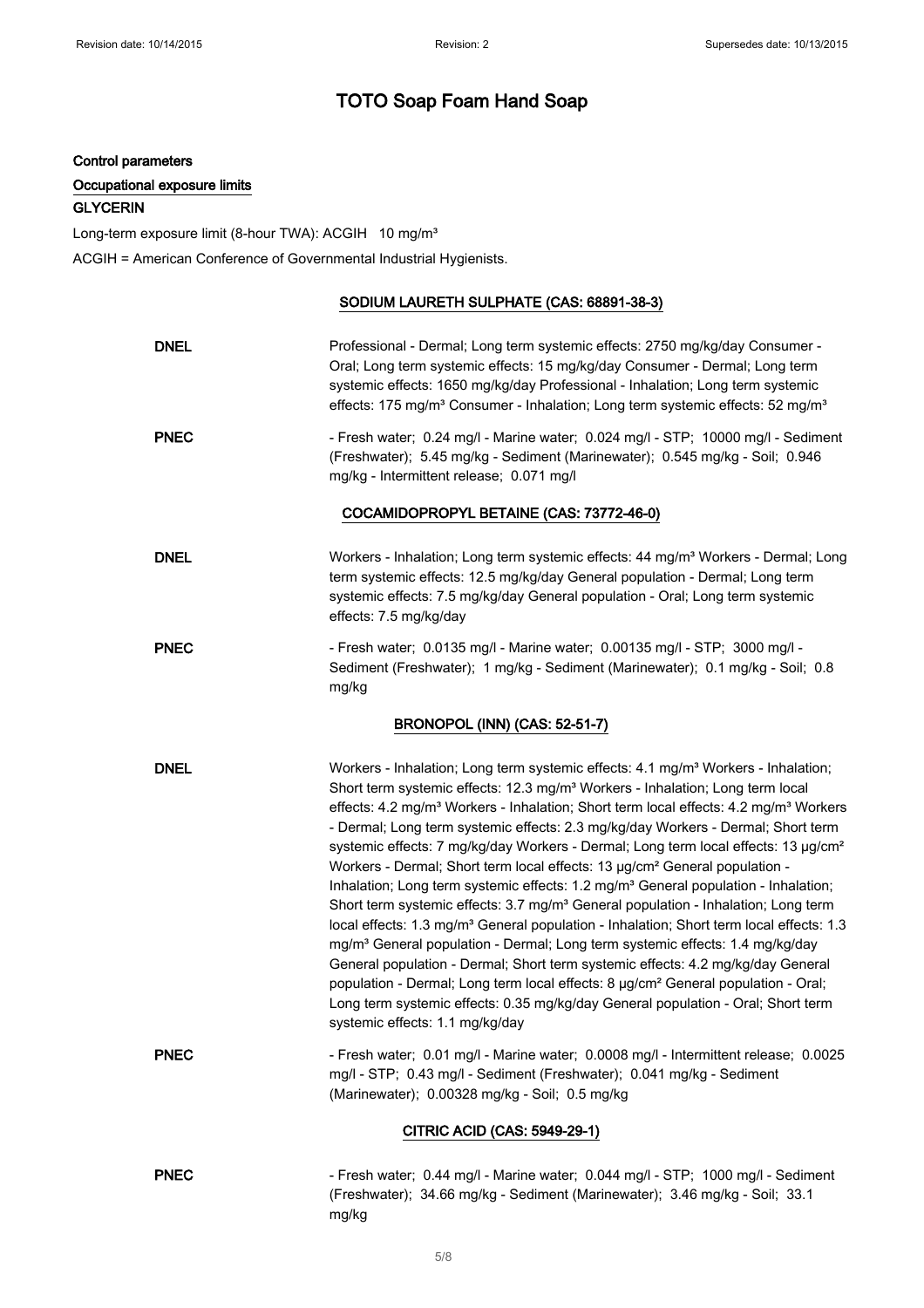| <b>Exposure controls</b>                              |                                                                                                                                                   |
|-------------------------------------------------------|---------------------------------------------------------------------------------------------------------------------------------------------------|
| Appropriate engineering<br>controls                   | Not relevant.                                                                                                                                     |
| Eye/face protection                                   | Not required normally but wear eye protection if you are conducting an operation where there<br>is a risk of this product getting in the eyes.    |
| Hand protection                                       | Not applicable.                                                                                                                                   |
| <b>Respiratory protection</b>                         | No specific recommendations.                                                                                                                      |
| 9. Physical and Chemical Properties                   |                                                                                                                                                   |
| Information on basic physical and chemical properties |                                                                                                                                                   |
| Appearance                                            | Liquid                                                                                                                                            |
| Color                                                 | Blue.                                                                                                                                             |
| Odor                                                  | Fragrant.                                                                                                                                         |
| рH                                                    | pH (concentrated solution): 6.0 - 7.0                                                                                                             |
| <b>Relative density</b>                               | approx. 1.01                                                                                                                                      |
| 10. Stability and reactivity                          |                                                                                                                                                   |
| Reactivity                                            | There are no known reactivity hazards associated with this product.                                                                               |
| <b>Stability</b>                                      | Stable at normal ambient temperatures.                                                                                                            |
| Possibility of hazardous<br>reactions                 | Not known.                                                                                                                                        |
| <b>Conditions to avoid</b>                            | There are no known conditions that are likely to result in a hazardous situation.                                                                 |
| <b>Materials to avoid</b>                             | No specific material or group of materials is likely to react with the product to produce a<br>hazardous situation.                               |
| <b>Hazardous decomposition</b><br>products            | Does not decompose when used and stored as recommended.                                                                                           |
| 11. Toxicological information                         |                                                                                                                                                   |
| Information on toxicological effects                  |                                                                                                                                                   |
| <b>Toxicological effects</b>                          | All ingredients are well known and have a history of safe use in the marketplace with no<br>reports of a significant number of adverse reactions. |
| Inhalation                                            | No specific health hazards known.                                                                                                                 |
| Ingestion                                             | May cause gastrointestinal irritation or discomfort with nausea, vomiting and diarrhea if<br>swallowed.                                           |
| <b>Skin Contact</b>                                   | Skin irritation should not occur when used as recommended.                                                                                        |
| Eye contact                                           | May cause temporary eye irritation.                                                                                                               |
| 12. Ecological Information                            |                                                                                                                                                   |
| Ecotoxicity                                           | Not regarded as dangerous for the environment.                                                                                                    |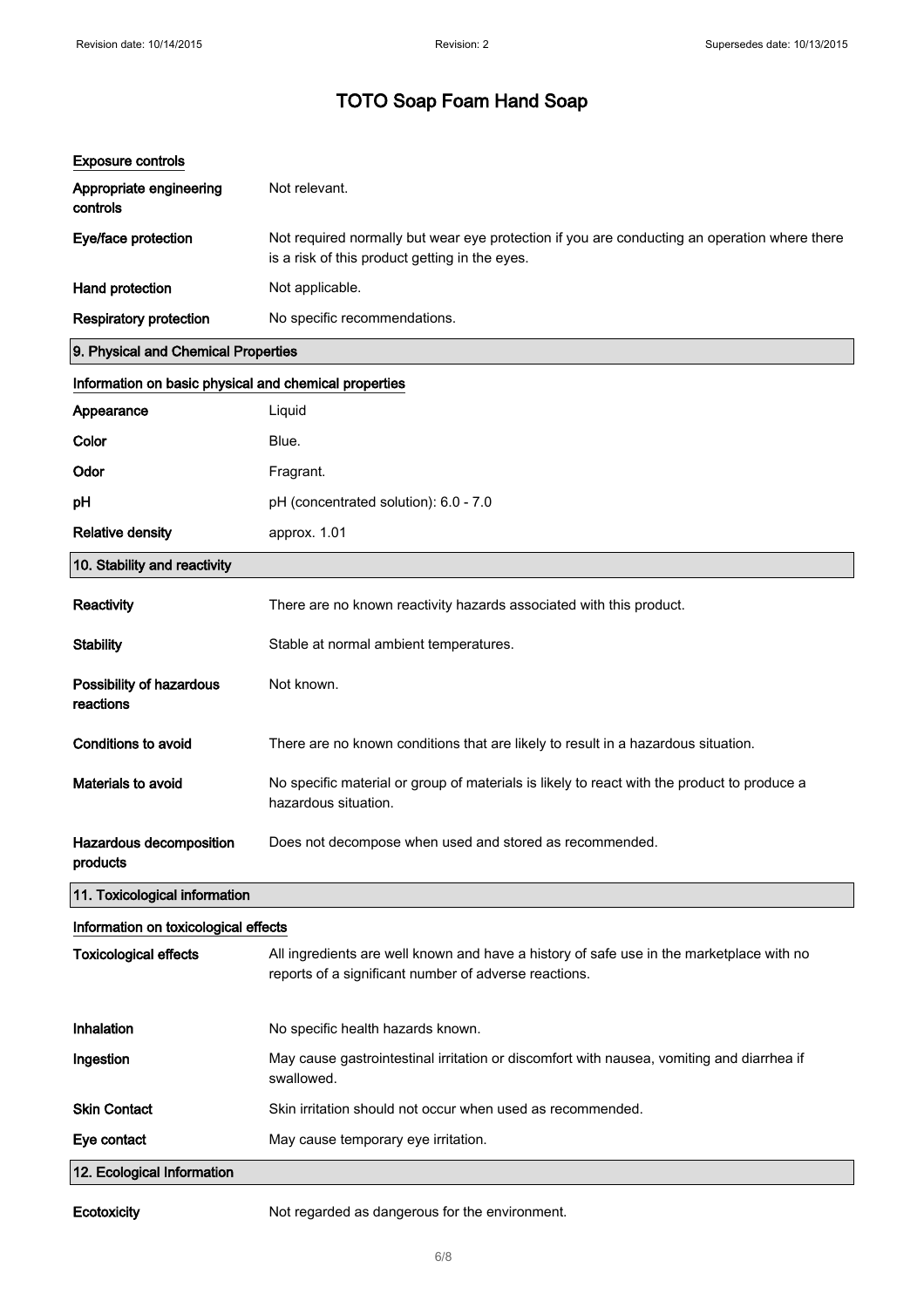| <b>Bioaccumulative potential</b>                                                               |                                                                                                          |
|------------------------------------------------------------------------------------------------|----------------------------------------------------------------------------------------------------------|
| <b>Bio-Accumulative Potential</b>                                                              | No data available on bioaccumulation.                                                                    |
| Mobility in soil                                                                               |                                                                                                          |
| <b>Mobility</b>                                                                                | The product is soluble in water.                                                                         |
| <b>Results of PBT and vPvB assessment</b>                                                      |                                                                                                          |
| Results of PBT and vPvB<br>assessment                                                          | This product does not contain any substances classified as PBT or vPvB.                                  |
| Other adverse effects                                                                          |                                                                                                          |
| Other adverse effects                                                                          | None known.                                                                                              |
| 13. Disposal considerations                                                                    |                                                                                                          |
| Waste treatment methods                                                                        |                                                                                                          |
| <b>General information</b>                                                                     | When handling waste, the safety precautions applying to handling of the product should be<br>considered. |
| <b>Disposal methods</b>                                                                        | Dispose in accordance with local, state and federal regulations.                                         |
| 14. Transport information                                                                      |                                                                                                          |
| Road transport notes                                                                           | Not classified.                                                                                          |
| Rail transport notes                                                                           | Not classified.                                                                                          |
| Sea transport notes                                                                            | Not classified.                                                                                          |
| Air transport notes                                                                            | Not classified.                                                                                          |
| <b>UN Number</b>                                                                               |                                                                                                          |
| Not applicable.                                                                                |                                                                                                          |
| UN proper shipping name                                                                        |                                                                                                          |
| Not applicable.                                                                                |                                                                                                          |
| Transport hazard class(es)                                                                     |                                                                                                          |
| Not applicable.                                                                                |                                                                                                          |
| Packing group                                                                                  |                                                                                                          |
| Not applicable.                                                                                |                                                                                                          |
| <b>Environmental hazards</b>                                                                   |                                                                                                          |
| <b>Environmentally Hazardous Substance</b>                                                     |                                                                                                          |
| No.                                                                                            |                                                                                                          |
| Special precautions for user                                                                   |                                                                                                          |
| Not applicable.                                                                                |                                                                                                          |
| Transport in bulk according to Not applicable.<br>Annex II of MARPOL 73/78<br>and the IBC Code |                                                                                                          |
| 15. Regulatory information                                                                     |                                                                                                          |